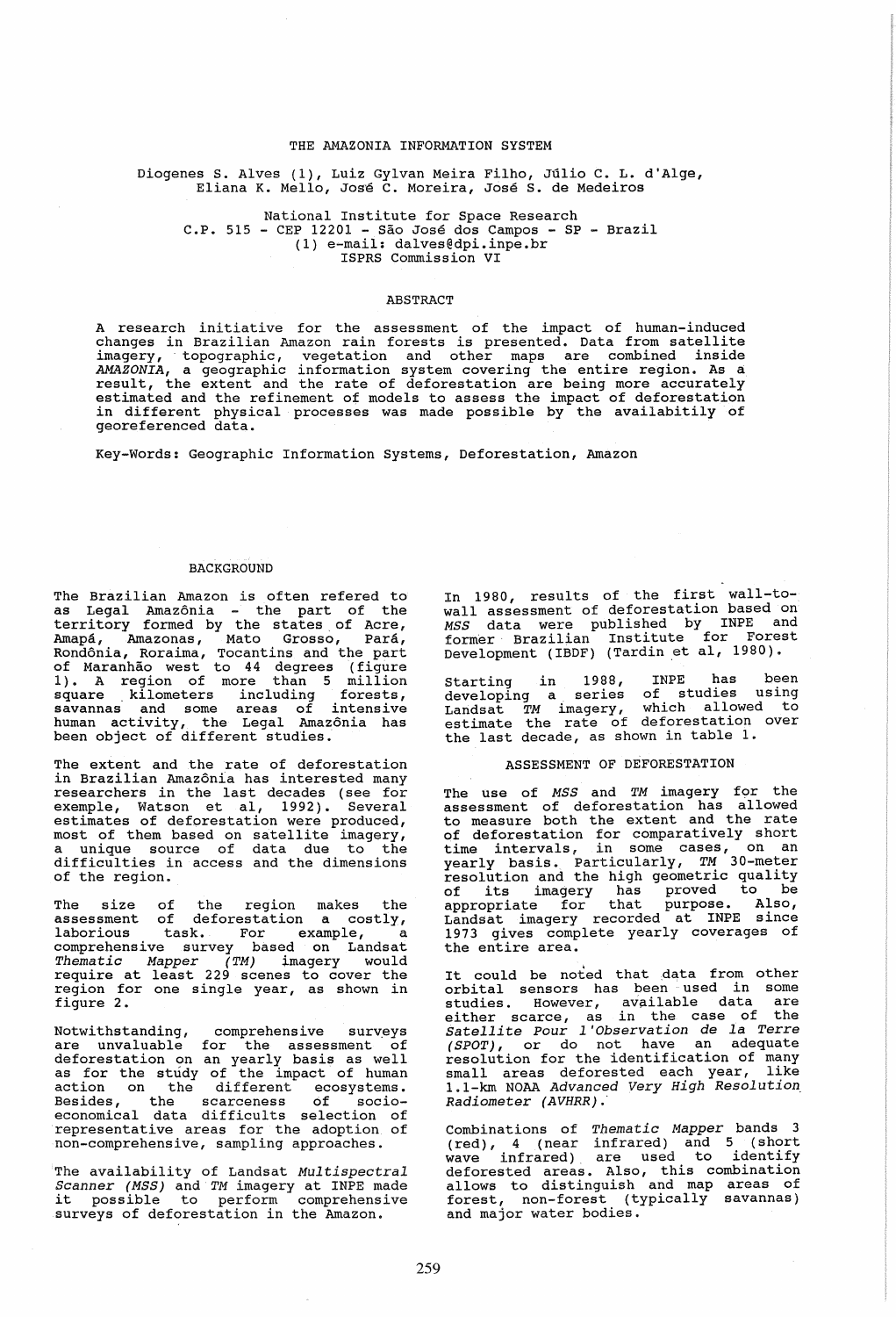#### TABLE 1

Deforestation rates in Brazilian Amazon

| Period (years)     |  | Rate of deforestation $(km^2)$ |  |
|--------------------|--|--------------------------------|--|
| $1978 - 1989$      |  | 21,500                         |  |
| $1988$ (*) $-1989$ |  | 18,800                         |  |
| $1989 - 1990$      |  | 13,800                         |  |
| $1990 - 1991$      |  | 11,100                         |  |
|                    |  |                                |  |

(\*) - included some 1987 imagery

The scale adopted for analysis of the imagery and mapping is 1:250,000. The 229 *TM* scenes (figure 2) that cover the area are coverted into the 334 1:250,000 maps of the region (figure 1). These maps are<br>the basic units of the geographically referenced data base.

## BUILDING A GEOGRAPHICALLY REFERENCED DATABASE

Deforestation may have different consequences and impact depending on<br>local conditions such as ecosystems, soils, vegetation types or climate. Because of this, the first question to ask after how much forest have been ask diccl now mach lovest have seen cleared areas.

The technology of *Geographical Information Systems (GIS)* provides means' Information Systems (GIS) provides means<br>to investigate where deforestation is. GIS are tools dedicated to storing, analyzing and visualizing geographically andryzing and visuarizing goographicarity functions is to combine different types of data and find relationships among them, such as how much deforestation is occuring in different types of vegetation or soils, how much of it is close to rivers and water bodies, etc.

To have data on deforestation in a georeferenced form, INPE started to develop the *AMAZONIA Information System,*  <sup>a</sup>*GIS* that integrates deforestation areas and several other data for the study of and bovedar bends data for the body of<br>the changes in Amazon rain forests and<br>its impacts.

*AMAZONIA* is based on INPE developed *SGI,*  a geographical information system that handles vector (e.g. administrative boundaries) and raster (such as satellite imagery) data and provides functions for data acquisition, storage, analysis and presentation (de Souza et all, 1990).

At present, five primary datasets comprehend *AMAZONIA* as shown in table 2.

The TM dataset is formed mainly by data extracted from *TM* imagery. After analysis of the images, all identified features (deforested areas, forest, non-forest, major water bodies) are digitized to major water boards, are drygerised to assembles maps elaborated in 1980 by the

INPE/IBDF team (Tardin et all, 1980). VEGE and ZOPOT datasets are the result of digitization of existing maps. Finally, MUNI was created by importing available digital data from IBGE, the Federal Government mapping agency.

It is expected to extend the primary dataset to incorporate more information necessary for a better understanding of the impacts of deforestation. Also, derived datasets can be produced from the primary ones in data analysis procedures.

### DATA ANALYSIS

Considering the volume of data already gathered inside *AMAZONIA,* there are at gathered infract inhibitily there are at investigated by analysis of the datasets:

- \* the estimation of the rate of deforestation
- \* the assessment of the assessment of how much<br>deforestation has been occuring inside the different types of vegetation
- \* the assessment of deforestation by *municipios*

Each of these problems has to be solved Each of these problems has to be solved<br>considering its specificity. Different methods of data analysis and, also, *GIS*  techniques have to be used in each case. Several aspects of analyzing data within the spatial context are not sufficiently explored and may be challenging for research on statistics applied to the problems of environment and spatial data.

## Estimation of the rate of deforestation

The rate of deforestation can be<br>estimated by determining how estimated by determining how deforestation changes over time. Theoretically, having a complete coverage of images for a series of years, the rate of deforestation between any pair of years could be calculated as the difference between the total deforested area divided by the time interval.

In the practice, with data (image) dealt with: however, two problems sampling have to be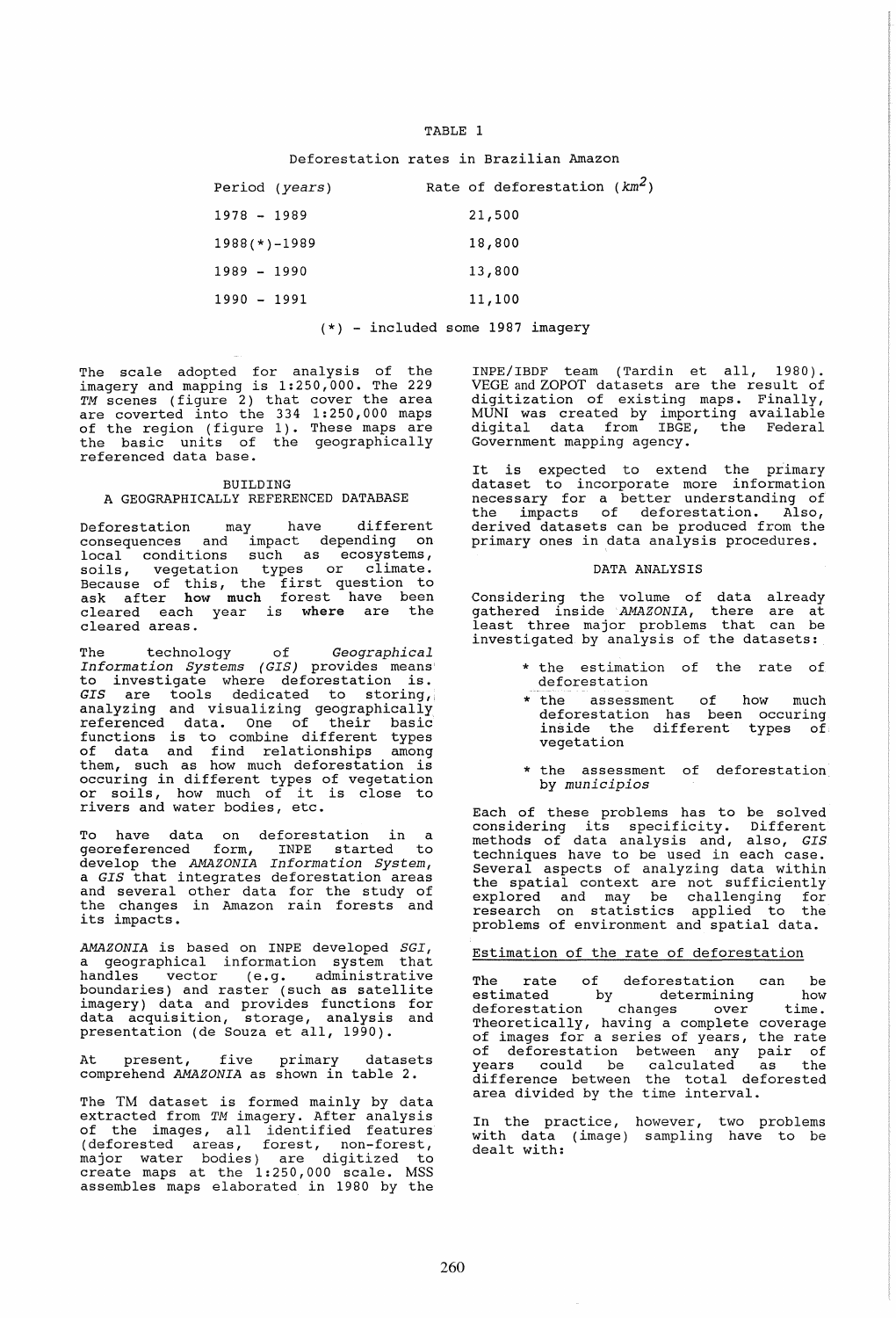# TABLE 2

#### *AMAZONIA* data sets

TM 1:250,000 scale UTM projection Contents: Deforested areas from TM 1984-1991 imagery Forest domains from TM imagery and vegetation maps Water bodies from TM imagery and existing maps State boundaries from existing maps **MSS** Clouds from TM imagery 1:500,000 scale Lambert projection Contents: Deforested areas from MSS 1975-1978 imagery VEGE 1:1,000,000 scale Lambert projection Contents: Vegetation types from RADAM maps ZOPOT 1:2,500,000 scale polyconic projection Contents: Vegetation types from IBGE/SUDAM map MUNI 1;2,500,000 scale polyconic projection Contents: Municipal boundaries from IBGE digital map

- \* frequently, images are partially covered by clouds that can hide deforested areas
- \* to avoid too much clouds the best image for each year is selected for analysis, causing the moment of sampling to be distributed all over the year for the different images

Cloud presence has to be considered because area under clouds is not surveyed. As a result, the amount of deforestation under clouds has to be estimated under four different estimated under<br>circumstances:

- \* the area under clouds was never observed;
- \* the area under clouds was not observed in the initial of a series of observations;
- \* the area under clouds was observed in past and recent surveys but there are clouds in the middle of the series;
- \* the area under clouds was not observed in the last of a series of observations.

Having different dates for the images requires an understanding of how deforestation behaviors over time and the estimation of the amount of deforestation accumulated at a defined moment.

Another issue to be investigated is how to calculate deforestation rates over periods of time covered by both *TM* and *MSS* imagery (TM and MSS datasets). The poor geometric quality of *MSS* imagery and the differences of scale *(TM* at 1:250,000 and *MSS* at 1:500,000) causes a series of errors that difficult integration of the two datasets.

Finally, there are other sources of errors that have a direct effect on estimates of deforestation: errors of image analysis, digitization and enasy soming due to the poor quality of<br>georeferencing due to the poor quality of<br>some maps available in the Amazon.

#### Deforestation versus Vegetation types

The Amazon forests are formed by various types of vegetation cover, that shelter different species and exchange energy and elements differently with the nearby environment. Also, deforestation is often associated to biomass burning which varies according to the type of vegetation. Therefore, deforestation may have different impacts depending on the type of vegetation in which it occurs.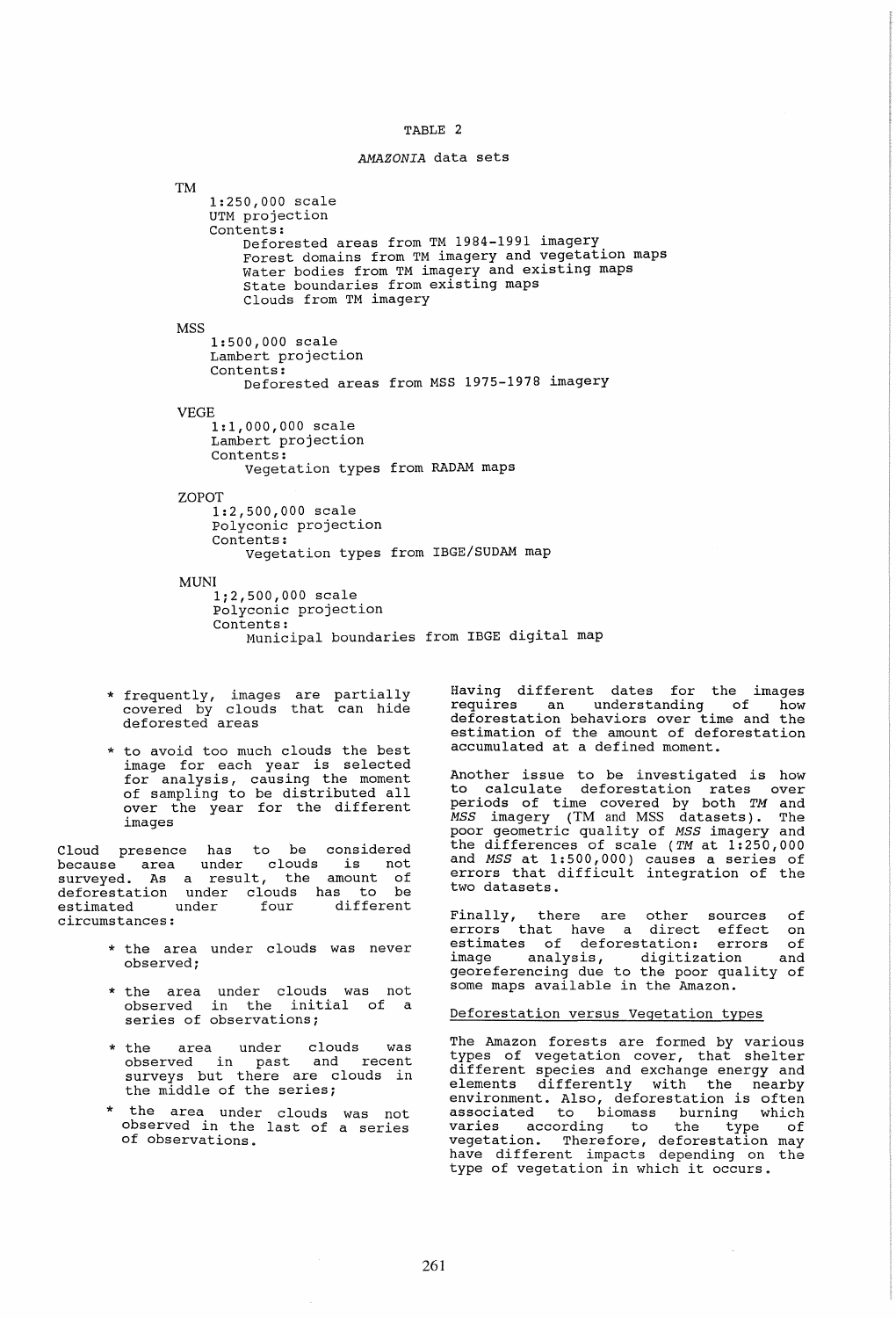'The relationship between vegetation types and the areas of deforestation could be assessed by superposing maps with each kind of information. This can be accomplished by using the classical *GIS*  functions available in *AMAZONIA.* 

Some of the aspects that have to be<br>considered in this kind of analysis are considered in this kind of analysis are the difference in scales (TM at 1: 250,000, MSS at 1: 500 *,000* and VEGE at 1:1,000,000), and imprecisions in the boundaries of RADAM vegetation maps.

Also, in some cases it may be valuable to model the distribution of some pointcollected data over a region of study. Data on biomass may be one interesting example of this. Due to the scarcity of champic of chip: bud co one bourcity of related to this kind of analysis.

### Deforestation by *municipios*

The amount of deforestation inside each *municipio* may be important for different socio-economical studies. *Municipios* are administrative units for which several socio-economical data are collected, such<br>as population and crop and harvested<br>areas.

Considering the datasets available in *AMAZONIA,* some aspects that have to be considered in this type of data analysis are the very reduced scale of the available *municipios* boundary map (1:2,500,000), the 5-year interval for some socio-economical data and the fact that socio-economical data are collected for the entire *municipio* and not only for the areas of forest as are collected deforestation data.

#### REFERENCES

de Souza, R.C.M., Alves, D.S., Camara Neto, G., 1990 "Development of Geographic Information and Image processing Systems at INPE" (original in Portuguese), Proceedings, Brazilian Symposium<br>Geoprocessing, São Paulo, May 1990

IBGE, 1990 "Projeto Zoneamento das Potencialidades dos Recursos Naturais da Amazônia Legal, Anexo 3: Vegetação", Rio de Janeiro, 1990

IBGE, various years, RADAM/RADAMBRASIL project reports

Tardin, A.T. Desmatamento" , January 1980 et all, 1980 "Projeto Report, INPE-1649-RPE/103,

watson, R.T.; Meira Filho, L.G.; Sanzuela, E.; Janetos, A. "Greenhouse Gases: Sources and Sinks", Al - Climate Change, Pre-pubnlished Copy, 1992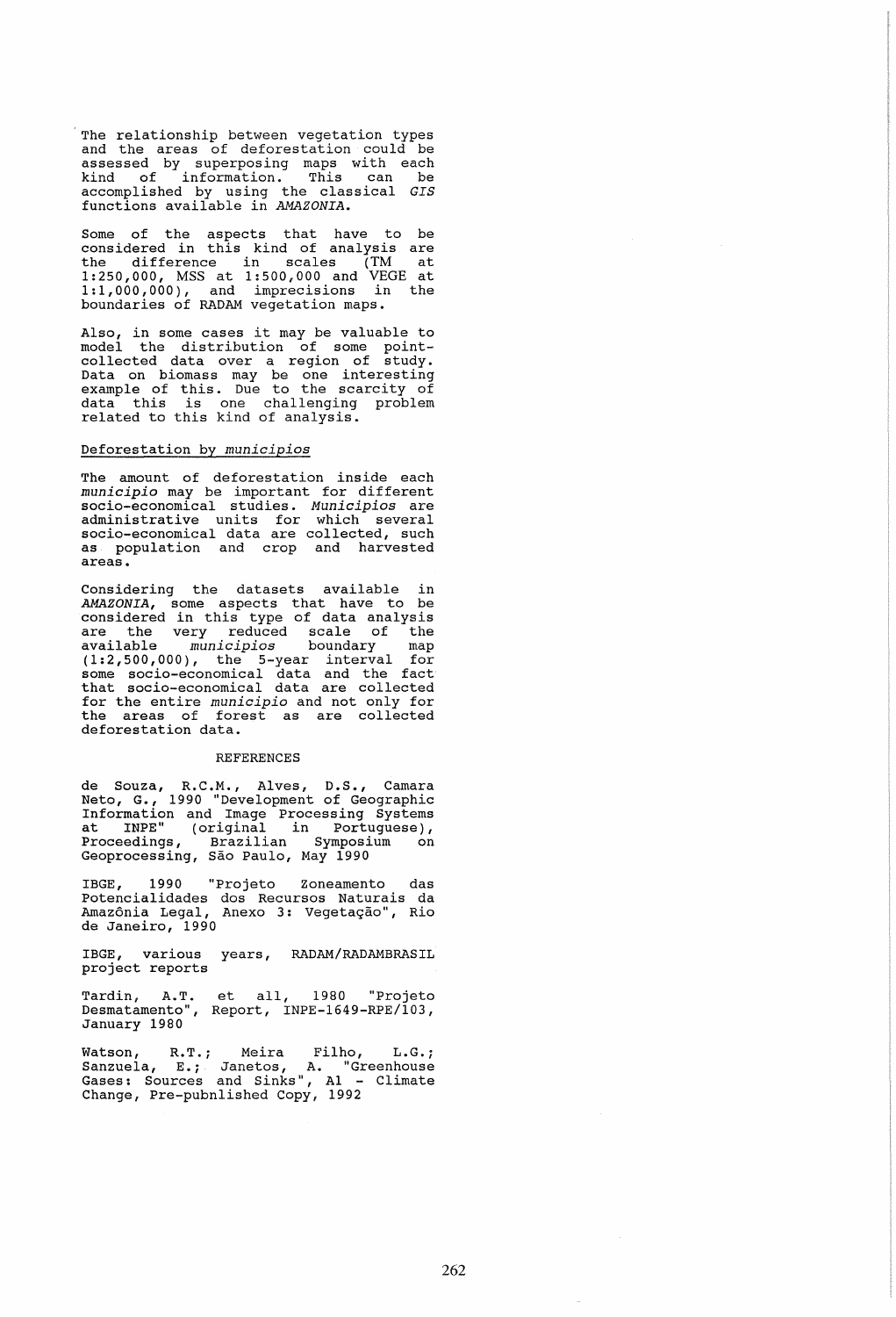

Figure 1 - Map of the Legal Amazonia showing the 9 states and the 334 map sheets that cover the region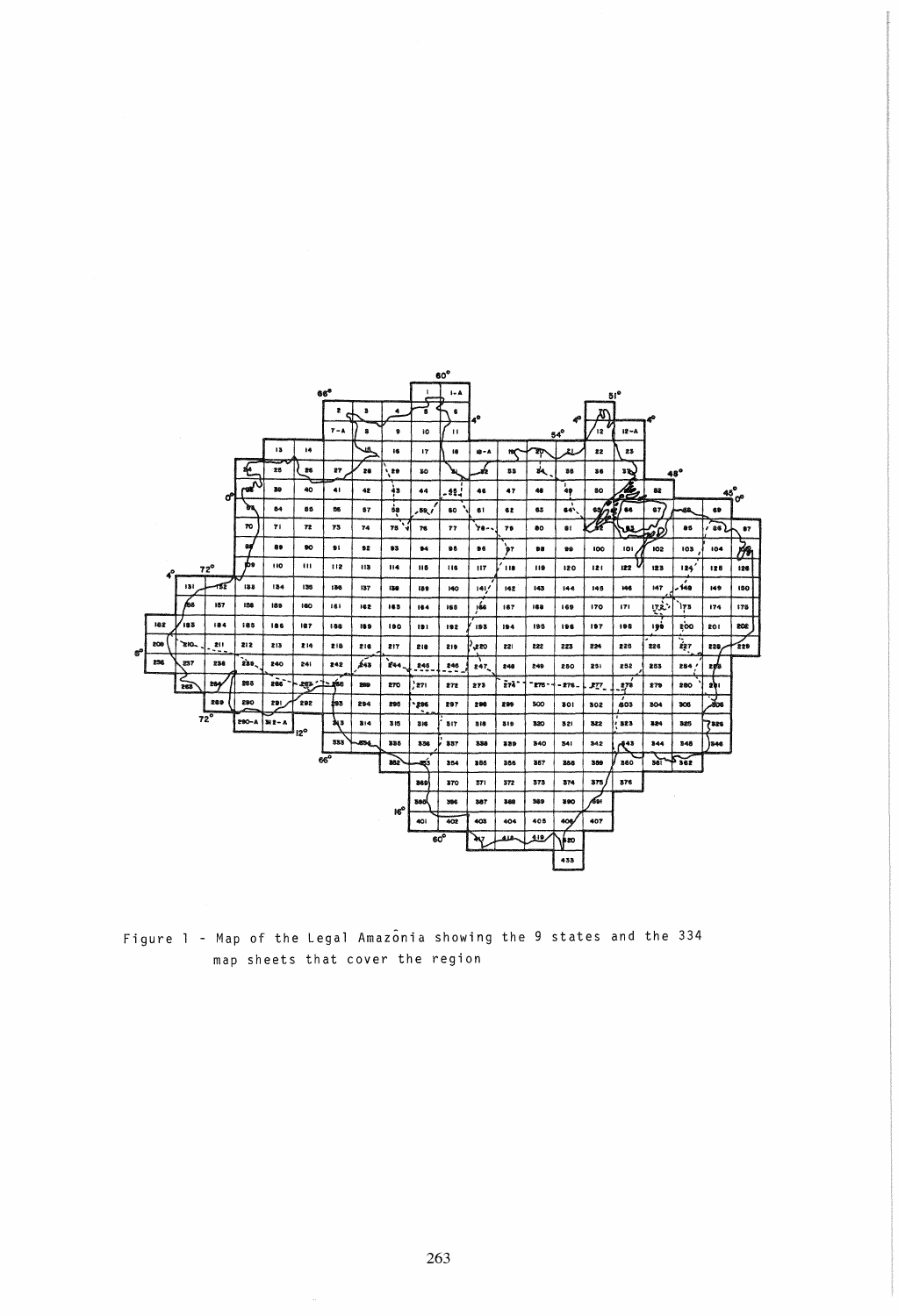

Figure 2 - Landsat scenes that cover Legal Amazonia according to Landsat Thematic Mapper World Reference System (WRSTM)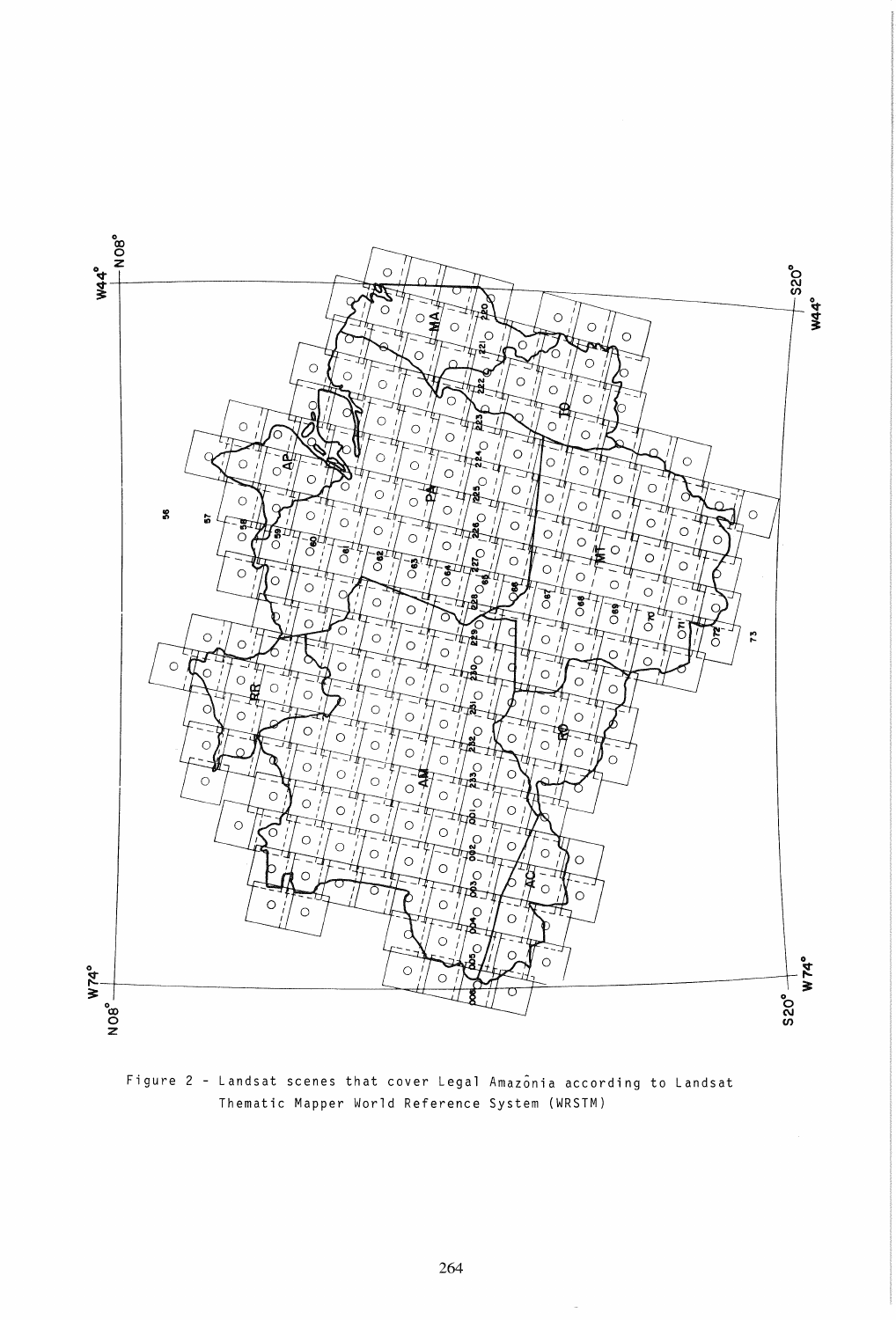